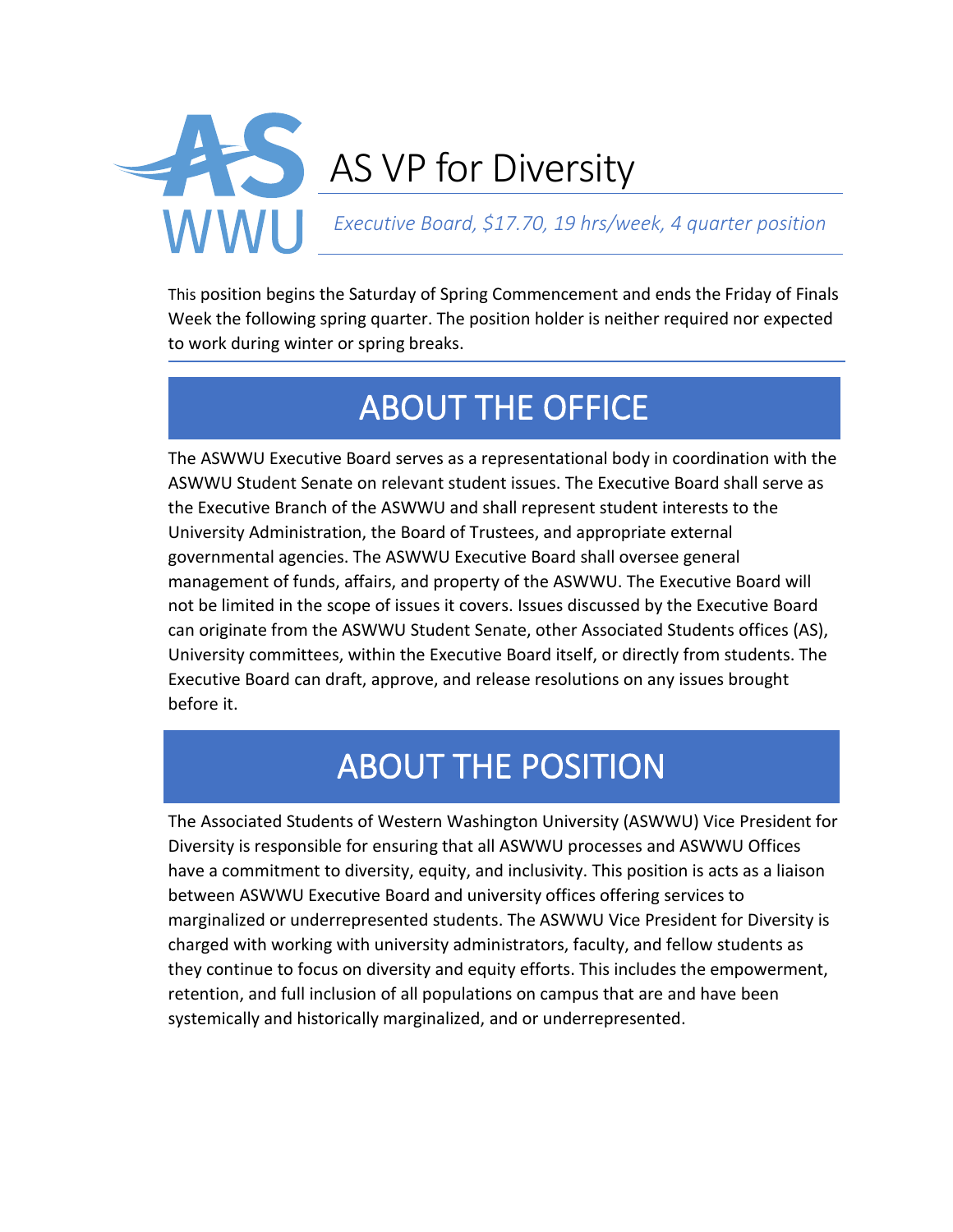## OFFICE RESPONSIBILITIES

Executive Board Responsibilities

- Represent the interests of the student body of Western Washington University by:
	- o Devoting an average of 19 hours per week to Associated Students business.
	- o Establishing and maintaining 5 office hours, preferably distributed throughout the week.
	- o Communicating with diverse groups of students on a regular basis.
	- $\circ$  Holding the interests of the student body above any personal interests, aspirations, or goals.
	- o Serving as an officer of the Associated Students Executive Board.
	- o Attending and representing students at all Associated Students, University, and other committee meetings under position purview.
	- o Reviewing and nominating student appointees to serve on committees under position purview.
	- o Working with the Office of Civic Engagement to recruit and communicate with students and chairs of committees under position purview.
- Ensure the effectiveness of the Executive Board operations by:
	- o Attending all Executive Board retreats, meetings, and work sessions.
	- o Avoiding any major academic commitments that would conflict with the essential responsibilities of this position. (e.g. study abroad, student teaching, etc.)
	- $\circ$  Reporting major business of the position to the Associated Students President, as well as at each official meeting of the Executive Board.
	- $\circ$  Holding regular check-in meetings (typically biweekly) with the AS President and Student Activities Coordinator.
	- o Reviewing and updating committee and council charge & charters, and rules of operation under position purview, and communicating changes to relevant groups.
	- o Updating legacy documents for the position at least once per quarter.
- Promote and manage the Associated Students organization by:
	- $\circ$  Communicating regularly with the student body concerning the decisions and actions of the Executive Board.
	- $\circ$  Attending at least three (3) Associated Students program events per quarter.
	- o Outreaching to and coordinating and/or attending meetings with students, not limited to club meetings, to discuss issues related to position purview or Board items, as needed.
	- o Reviewing, publicizing, and selecting applicants for Associated Students scholarships.
	- $\circ$  Overseeing the funds, affairs, and property of the Associated Students organization.
	- o Identifying short and long term strategic organizational goals.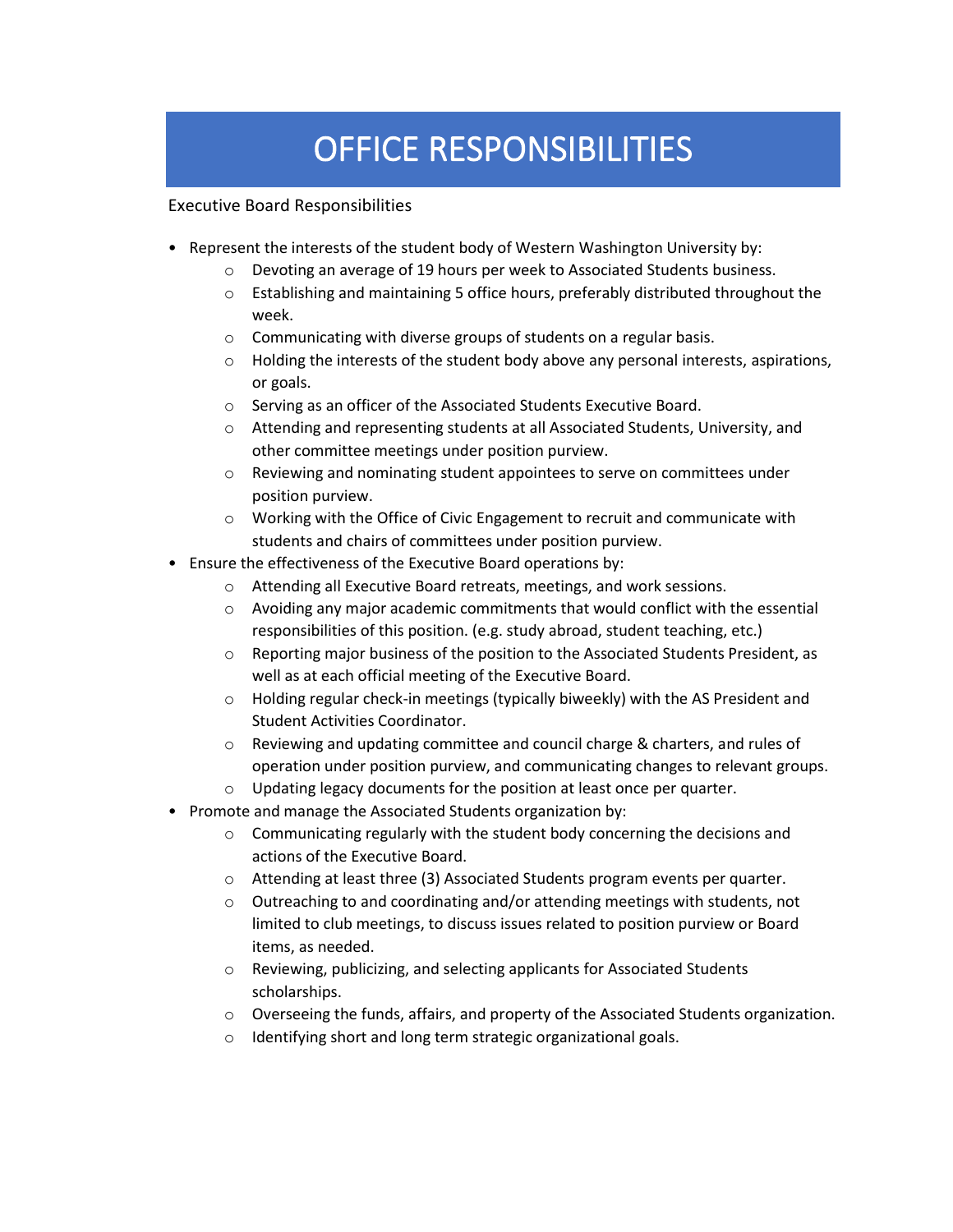o Actively pursuing lines of communication to/within the university and seeking/facilitating opportunities for student representation in university-wide decisions.

### POSITION RESPONSIBILITIES

- Ensure that AS Services and Programs serve the best interests of the diverse student body and adhere to AS Policy by:
	- $\circ$  Being familiar with and upholding the ASWWU Constitution, all WWU policies, and all ASWWU policies including the Personnel Policy, Code of Conduct, and Program Standards.
	- o Meeting with the Special Assistant to the President for Diversity through regularly scheduled check-ins.
	- o Making official recommendations to the ASWWU Executive Board concerning all diversity, equity and inclusion affairs.
	- o Communicating and meeting with professional staff as needed.
	- $\circ$  This position serves as the AS Board Liaison to the AS Ethnic Student Center, including holding regularly scheduled check-ins with ESC advocacy.
	- $\circ$  Working with the ASWWU VP for Governmental Affairs to organize a program for underrepresented students regarding civic engagement, and to ensure that students who come from traditionally underrepresented backgrounds are included and represented during legislative efforts in Olympia. This would include facilitating ESC Lobby Day and WILD.
	- $\circ$  This position assumes the responsibilities of the OCE Director in their absence.
	- $\circ$  Attending/participating in events about diversity and inclusion to stay up to date on issues.
	- o Working with the Personnel Office, OCE Director and other relevant positions/offices to develop strategies for recruiting diverse applicants and volunteers.
	- $\circ$  Assessing, and serving as primary ASWWU contact for strategies, programs, and initiatives on campus regarding diversity. Inviting communities, you cannot speak for, to events that may impact their communities.
	- o Working with other relevant Enrollment and Student Services offices, as needed.
	- o Ensure objectivity of position by:
		- Advocating *for all* diverse groups of students.
		- Providing equitable representation for all marginalized and historically and currently underrepresented groups.
	- o Ensure the continuing work of the Multicultural/ESC expansion by:
		- Chairing the ESC Executive Board
		- Sitting on the University Administration Steering Committee
		- Working with the Vice President for Enrollment and Student Service, Director of the Viking Union & Asst. Dean of Students, ESC Coordinator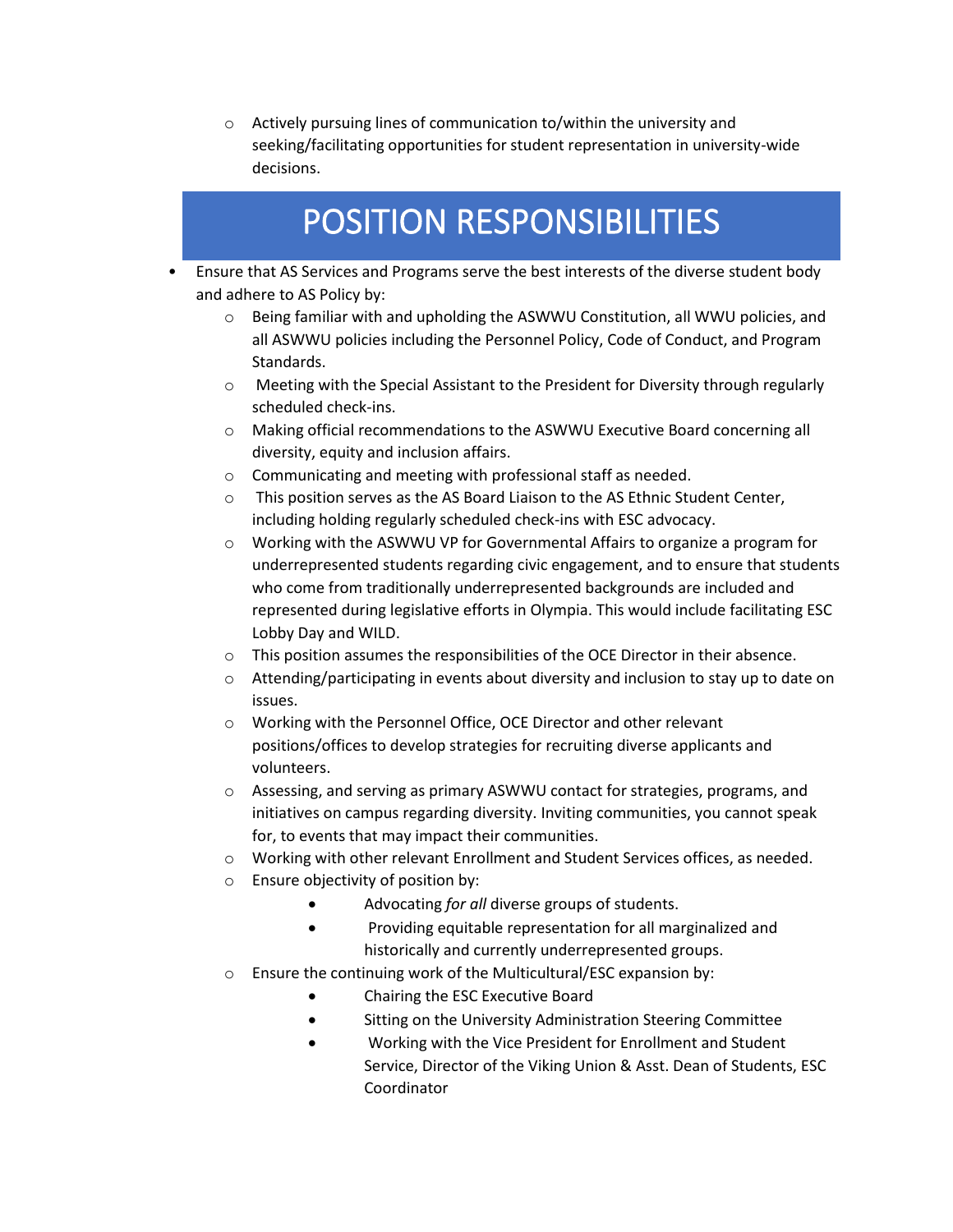- Meeting regularly with students to inform them of decisions being made
- o Acting as a liaison with on campus offices that work with marginalized or underrepresented groups. Including but not limited to:
	- the Equal Opportunity Office
	- the Center for Education, Equity, and Diversity (CEED)
	- Student Outreach Services (SOS)
	- Office of Veteran's Affairs
	- Disability Resources for Students (DRS)
	- Center for International Studies
	- Center for Law, Diversity, and Justice
	- Black Student Coalition (BSC)
- o Committee Responsibilities:
	- Chair, facilitate, and create agendas for:
	- ASWWU ESC Executive Board
	- ASWWU Diversity Advisory Council
- o Serve as a voting member on:
	- The President's Taskforce on Equity, Inclusion, and Diversity
	- AS Personnel Committee
	- Diversity Achievement Award Committee
	- University Work Group on Sexual Violence Prevention and Response
	- Social Justice and Equity Committee (SJEC)
	- Undocumented & Mixed Status Committee
- o Serve as an ex-officio/non-voting member on:
	- Lesbian, Gay, Bisexual, Transgender Advocacy Council
- Foster leadership within the Associated Students and the greater campus community by:
	- o Ability to hold space for differing opinions. Understanding Diversity is not homogenous nor is it monolithic.
	- $\circ$  Collaborating with VU Leadership and Community Engagement Center to create leadership opportunities.
	- $\circ$  Ability to cultivate relationships and dialogue between diverse individuals and groups on campus.
	- $\circ$  Adequate knowledge to provide advisement on and/or training in areas concerning diversity, marginalized/underrepresented groups, and inclusion.
	- $\circ$  Ability to foster constructive discourse on traditionally divisive and controversial issues.
	- o Ability to address large groups of people in public settings.
	- o Knowing how to lead and have experience working in group situations.
- Student Budget Coordinator Responsibilities:
	- o Ensure the stewardship of the student funds, in accordance with Associated Students goals and policies, by management of the following fund(s):
		- Diversity Initiative Fund (FXXSBR-ASBDIV)